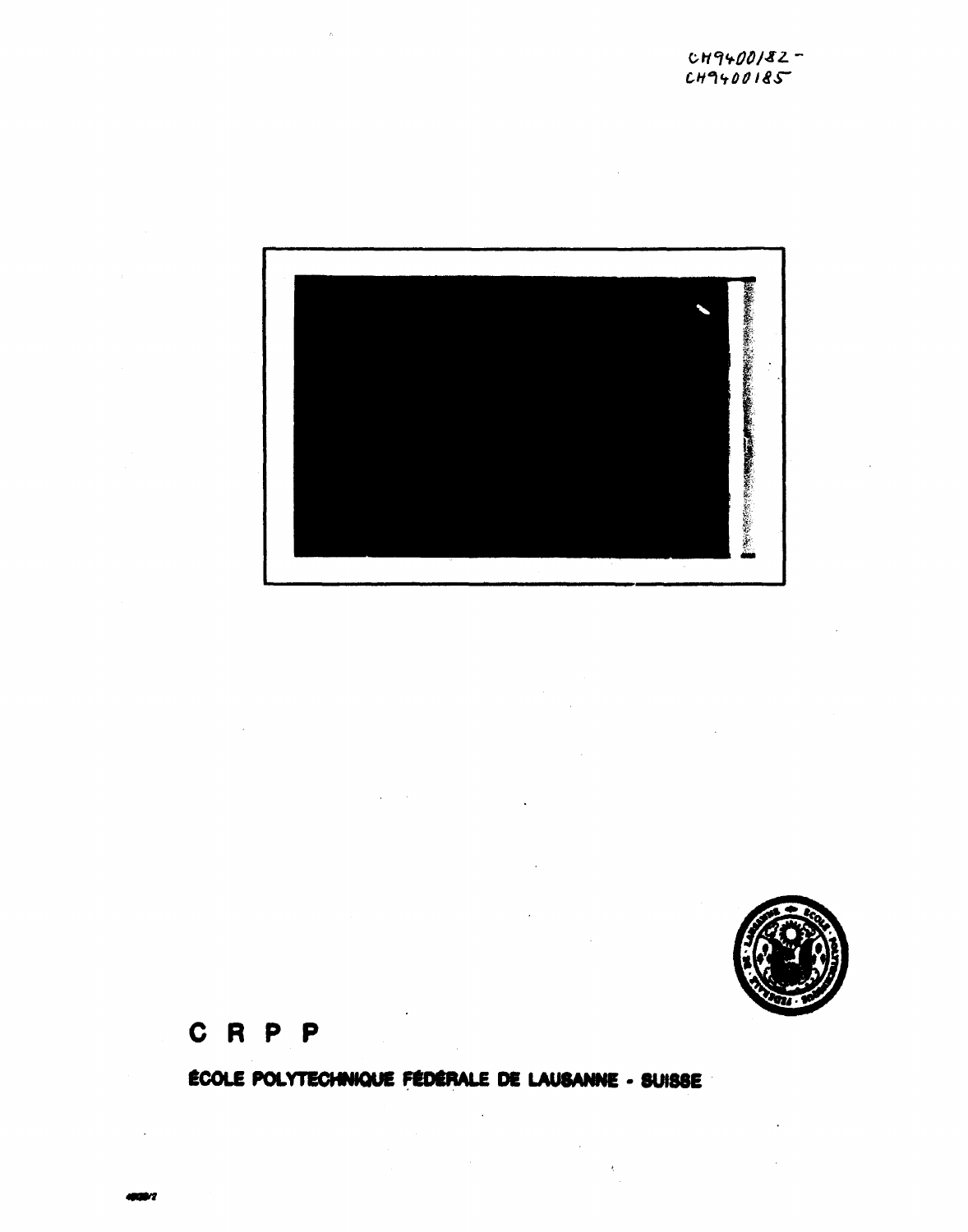## **LRP 494/94 April 1994**

**Papers presented at the 6 th Joint EPS-APS International Conference on Physics Computing** 

**Lugano. Switzerland. August 1994**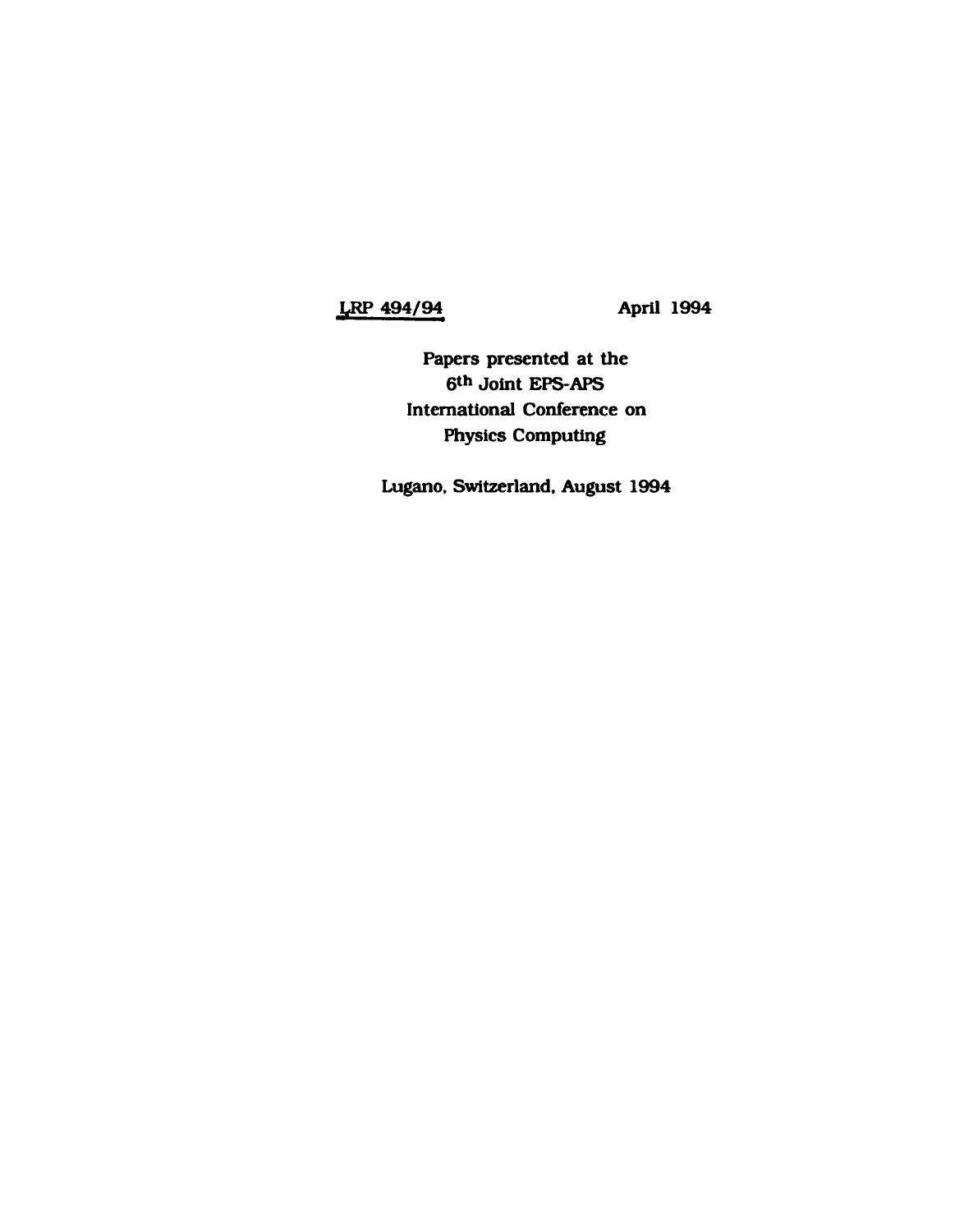### **LIST OF CONTENTS**

|                                                                                                                           | page |
|---------------------------------------------------------------------------------------------------------------------------|------|
| DAPHNE, A 2D Axisymmetric Electron Gun<br><b>Simulation Code by</b>                                                       | 1    |
| T.M. Tran, D.R. Whaley, S. Merazzi, R. Gruber                                                                             |      |
| Parallel Simulation of Radio-Frequency<br>Plasma Discharges by                                                            | 5    |
| M. Fivaz, B. Bäumle, A. Howling, L. Ruegsegger,<br>W. Schwarzenbach                                                       |      |
| Finite Element Discretization of Hamiltonian<br>Systems: Application to a Driven Problem with<br>a Regular Singularity by | 9    |
| A. Pletzer                                                                                                                |      |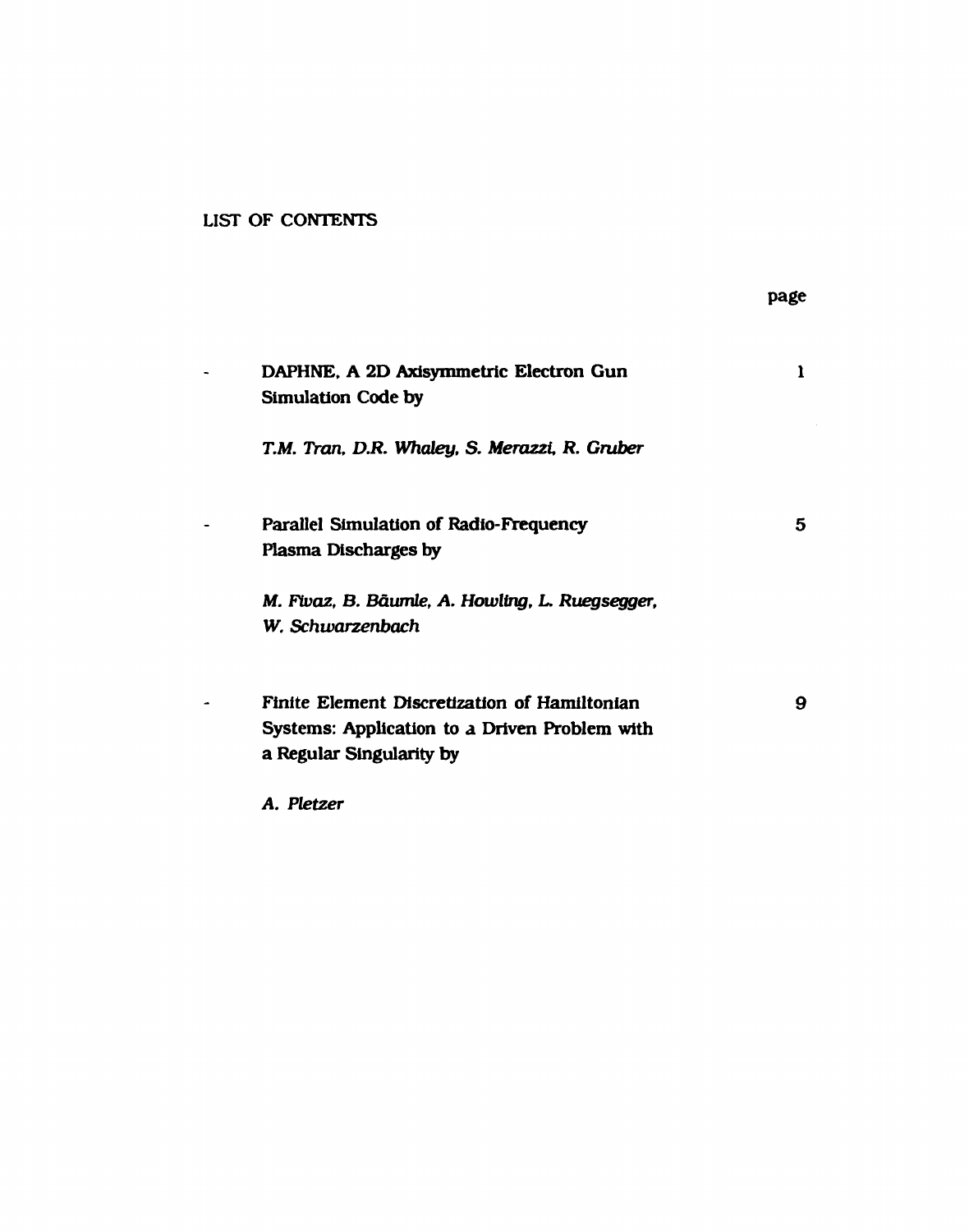## **DAPHNE, A 2D Axisymmetric Electron Gun Simulation Code**

T.M. Tran,<sup>a</sup> D.R. Whaley,<sup>a</sup> S. Merazzi,<sup>b,c</sup> R. Gruber,<sup>c</sup>

" *CRPP, Association Euratom-Confe'deration Suisse, Ecole Polytechnique Federate de Lausanne, CH-1007 Lausanne, Switzerland*  b  *DGC, Ecole Polytechnique Federate de Lausanne, CH-101S Lausanne, Switzerland*  <sup>c</sup> Centro Svizzero di Calcolo Scientifico, Via Cantonale, Galleria 2, CH-6928 Manno Switzerland

#### ABSTRACT

The 2D axisymmetric code DAPHNE has been developed for the design of the magnetron injection guns used in gyrotrons. It is based on the domain decomposition technique and the finite element method to solve the Poisson equation in 2D cylindrical  $(z,r)$  geometry. This phase of the calculations is carried out entirely by the existing modules of the ASTRID programming environment. The particle trajectories are then determined by using the standard Particle In Cell (PIC) scheme. Several aspects of the numerical model used in DAPHNE are detailed in this paper.

#### **1. Introduction**

The determination of the steady-state electron trajectories can be described as an iterative procedure which involves the following two steps:

- 1. The electrons are pushed, using the static electric and magnetic fields defined on a spatial mesh as in the standard Particle In Cell (PIC) method<sup>1</sup>. At the end of this step, all of the electron trajectories in the gun are determined.
- 2. From these trajectories, a charge density, defined on the mesh, can be calculated, using a PIC charge deposition scheme. The Poisson equation can then be solved to yield the electric field. The self-magnetic field from the electron beam is neglected, so that only the external static magnetic field is considered here.

These two steps are repeated until convergence of the electron phase space distribution is obtained. A Laplace electric field is used to start the iterations.

The DAPHNE code is embedded in the ASTRID<sup>2</sup> programming environment, utilizing the existing modules to define the geometry (MiniM module), create the adaptive mesh (Mesh module) and solve the Poisson equation (Solve module). The particle pusher is implemented in a separate module. All of these program modules communicate by means of a data base (see Fig. 1.1) which can then be post-processed by the BASPL graphics program<sup>2</sup>. An example of output of this graphics system is shown in Fig. 1.2. The details of the numerical model employed by DAPHNE are given in section 2 while the comparison with another code is presented in section 3.

#### 2. **Numerical Model**

#### 2.1. *Geometry and mesh*

The 2D computational domain is subdivided into subdomains in a structured way as shown in Fig. 2.1. Each subdomain is defined by its four faces, each of which is defined by a set of linear segments connected by points. The mesh of quadrilateral cells is then built locally on the subdomain. It is possible to adapt the mesh by specifying a mesh density function. In Fig. 2.2, the electron density was taken as the mesh density function As we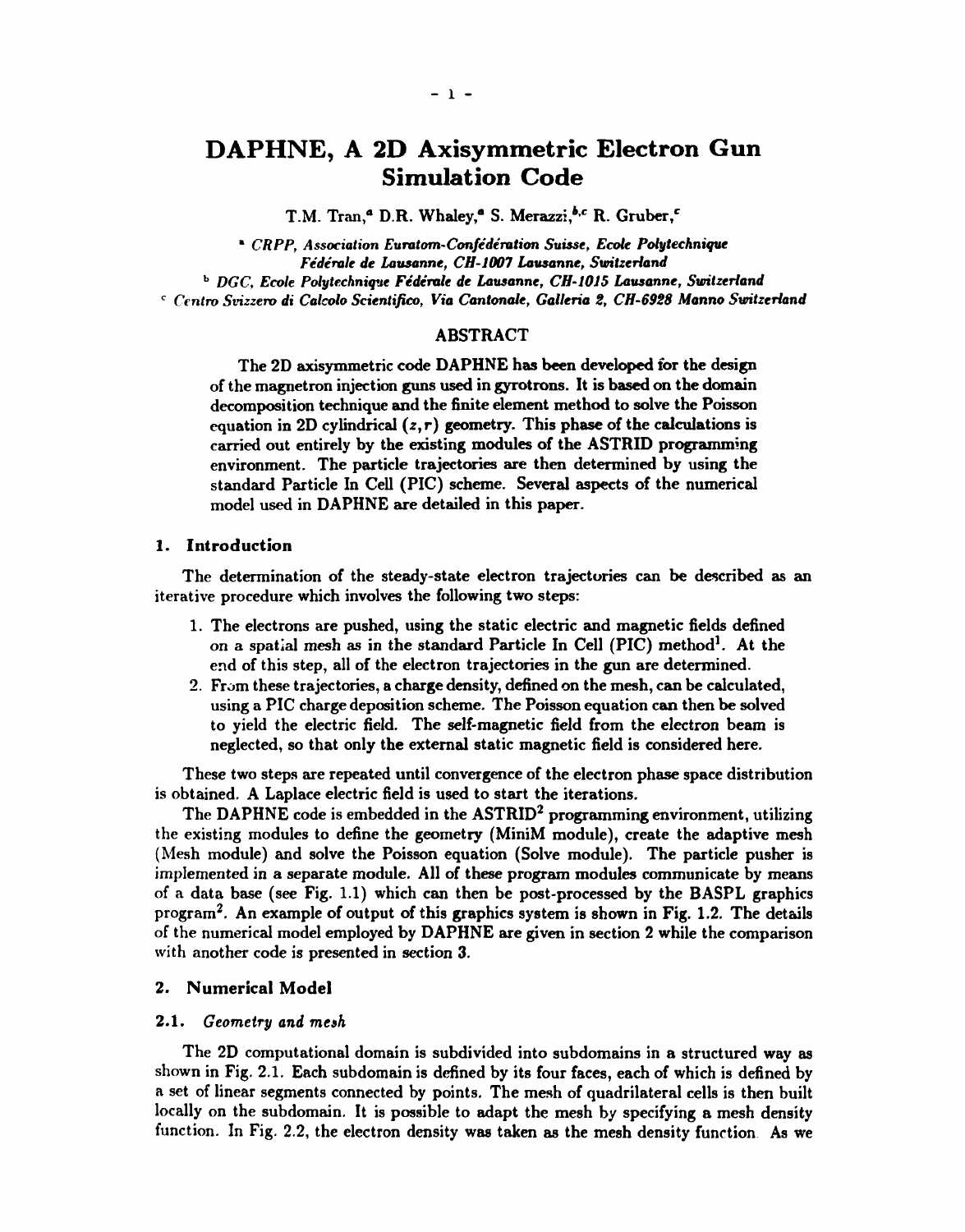

**Figure 1.1:** Flowchart of the DAPHNE code. **Only the Particle Pusher and the Poisson**  Solver are invoked during the iteration loop.

will see later, it is convenient to map each cell in the 2D cylindrical domain *(z,r)* into a square in the  $(u, v)$  space by the isoparametric transform

$$
z(u,v) = \alpha_1 + \alpha_2 u + \alpha_3 v + \alpha_4 u v \qquad (2.1a)
$$

$$
r(u,v) = \beta_1 + \beta_2 u + \beta_3 v + \beta_4 u v \qquad (2.1b)
$$

with  $u$  and  $v$  varying from  $-1$  to 1. The relationship between the partial derivatives with respect to the  $(z, r)$  coordinates and the ones with respect to  $(u, v)$  can be found from the Jarobian *J.* derived from Eqs. (2.1):

$$
J(u,v) = \begin{bmatrix} \partial z/\partial u & \partial r/\partial u \\ \partial z/\partial v & \partial r/\partial v \end{bmatrix} = \begin{bmatrix} \alpha_2 + \alpha_4 v & \beta_2 + \beta_4 v \\ \alpha_3 + \alpha_4 u & \beta_3 + \beta_4 u \end{bmatrix}
$$
 (2.2)

#### 2.2. *Field Computation*

The Poisson equation in the cylindrical coordinates  $(z,r)$  can be expressed in the following variational form: find the potential  $\phi$  such that

$$
\int \int \left( \frac{\partial \phi}{\partial z} \frac{\partial \eta}{\partial z} + \frac{\partial \phi}{\partial r} \frac{\partial \eta}{\partial r} \right) r dr dz = \frac{1}{\epsilon_0} \int \int \rho \eta r dr dz \qquad (2.3)
$$

for all test-functions  $\eta$ , and with the potential  $\phi$  satisfying the Dirichlet boundary conditions. The charge density of the beam *p* can be written simply as

$$
\rho(r,z) = \sum_{p} q_p \frac{\delta(r-r_p)}{r} \delta(z-z_p) = -\frac{I\Delta t}{N_b} \sum_{p} \frac{\delta(r-r_p)}{r} \delta(z-z_p) \tag{2.4}
$$

where the sum is over the "particles"  $p$ ,  $I$  is the electron beam current, subdivided into  $N_b$  beamlets (or trajectories) and  $\Delta t$  is the time step used in the particle pusher. The contributions from each cell to the variational form Eq. (2.3) can be computed, using the transformation defined in Eqs. (2.1) and (2.2). Then choosing the test-functions  $\eta(u,v)$  as bilinear finite elements<sup>3</sup> and expanding the potential  $\phi(u,v)$  in the the same finite elements, we obtain a linear system of equations for the values of  $\phi$  defined on the nodes of the mesh. The assembling of the matrix for the linear system together with its solution are dealt with by the ASTRID module SOLVE, using a direct LU factorization method. The construction of the right-hand-side of Eq. (2.3) is done in the particle pusher module as described later in this paper. Once the values of  $\phi$  on the nodes of each cell are obtained, it is possible to compute the local electric field components

$$
(\boldsymbol{E}_u, \boldsymbol{E}_v) = -(\partial \phi / \partial u, \partial \phi / \partial v) \qquad (2.5)
$$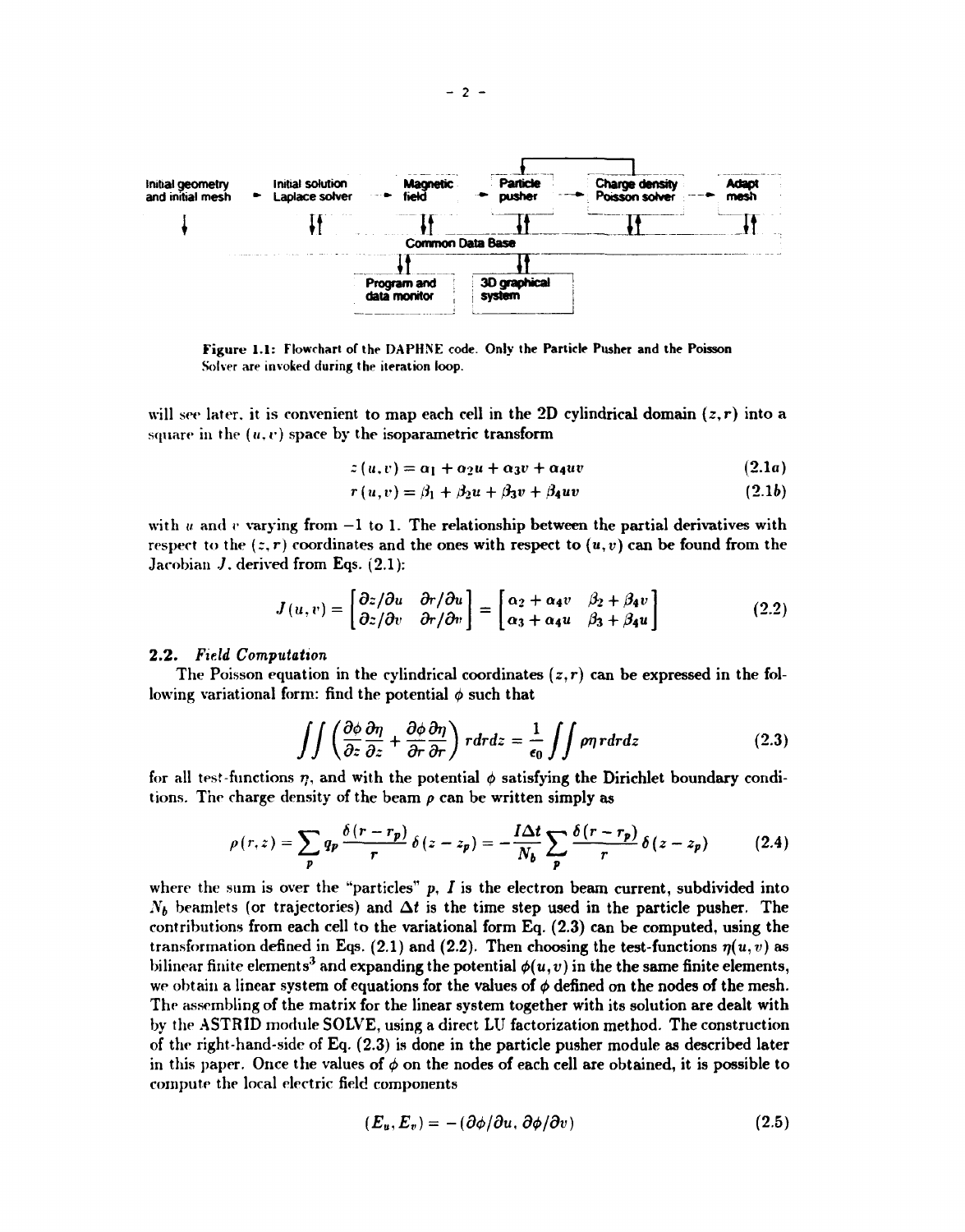which are defined on the edges of the cell, using the prescription that  $\phi$  is piecewise linear in *u* along the lines  $r = \pm 1$  and in *r* along the lines  $u = \pm 1$ . Note that in each cell.  $E_{\rm g}$  is constant in  $u$  and linear in  $v$  while  $E_v$  is constant in  $v$  and linear in  $u$ . This property of the electric field will be used in the interpolation of the field on the particle positions that we need to push the particles.

#### 2.3. *Particle. Pusher*

The electron trajectories are traced by advancing in time the two particle space coordinates  $(z_p, r_p)$  and its three momenta  $(p_z, p_r, p_\theta)$ , using the relativistic Boris pusher<sup>1</sup>. In order to find the cell where the particle is located, we use a tracking algorithm $^{\bf 4}$  which consists of computing four geometrical quantities that are functions only of the geometry of the quadrilateral cell and the particle coordinates. Using the transform defined in Eq. (2.1) for the found cell, the particle isoparametric coordinates *(up,vp)* can be determined. The electric field  $(E_{\mu}, E_{\nu})$  at the locations of the particle is then obtained by interpolation (as specified in the previous section) on the transformed space. Finally, we transform the interpolated field  $(E_{\mathbf{z}}, E_{\mathbf{r}})$  back to the real space, using the Jacobian *J* defined in Eq. (2.2) to obtain  $(E_z, E_r)$  required to accelerate the particle. We stop the particle pushing when all of the trajectories exit the computational domain.

At this point, the right-hand-side of the Poisson equation  $(2.3)$  with  $\rho$  defined in Eq. (2.4) can be constructed in the transformed space, using the bilinear function  $\eta(u,v)$ and the coordinates  $(u_p, v_p)$  of the particle. This construct is strictly equivalent to the  $\operatorname{standard}$  area-weighting charge deposition $^1$  on the mesh used in most PIC codes.

#### **3. Comparison with EGUN code**

A Magnetron Injection Gun of a gyrotron used for fusion plasma heating is considered for the comparison. The computational domain extending from the emitter to the microwave resonator (Fig. 3.1) is subdivided into 26 subdomains. The time integration step  $\Delta t$  is chosen to be about one sixth of the electron cyclotron period at the maximum magnetic compression and 11 representative electron trajectories are considered. In Fig. 3.2, we compare the steady-state electron distribution in velocity ratio  $\alpha$  at the resonator, calculated from DAPHNE and EGUN $^5$  respectively. In this figure, each electron trajectory is labelled by its position at the emitter. For the case considered, it should be noted that in EGUN. squared meshes were used, implying a much larger number of mesh points than in DAPHNE which is based on »n adaptive mesh technique.

#### **Acknowledgements**

The authors are grateful to B. Piosczyk from Kernforschungszentrum Karlsruhe for providing the EGUN results. This work was partially supported by the Fonds National Suisse pour la Recherche Scientifique.

#### **References**

- 1. C.K. Birdsall, A.B. Langdon. *Plasma Physics via Computer Simulation,* McGraw-Hill Inc.. 1985.
- 2. E. Bonorni. M. Fliick, R. Gruber, R. Herbin, S. Merazzi, T. Richner, V. Schmid, C.T. Tran, "ASTRID: A Programming Environment for Scientific Applications on Parallel Wet or Computers" in *Scientific Computing on Supercomputers II,* J.T. Dcvreese and P.E. van Camp, eds.. Plenum Press. NY, 1990.
- 3. G. Strang. G. Fix, *An Analysis of the Finite Element Method,* 1973.
- 4. M.S. Milgram. J. Comp. Phys. 84, 134 (1989).
- 5. VV.B. Herrmannsfeldt. *Electron trajectory program,* SLAC Rep. 226, Standford Univ.. 1979.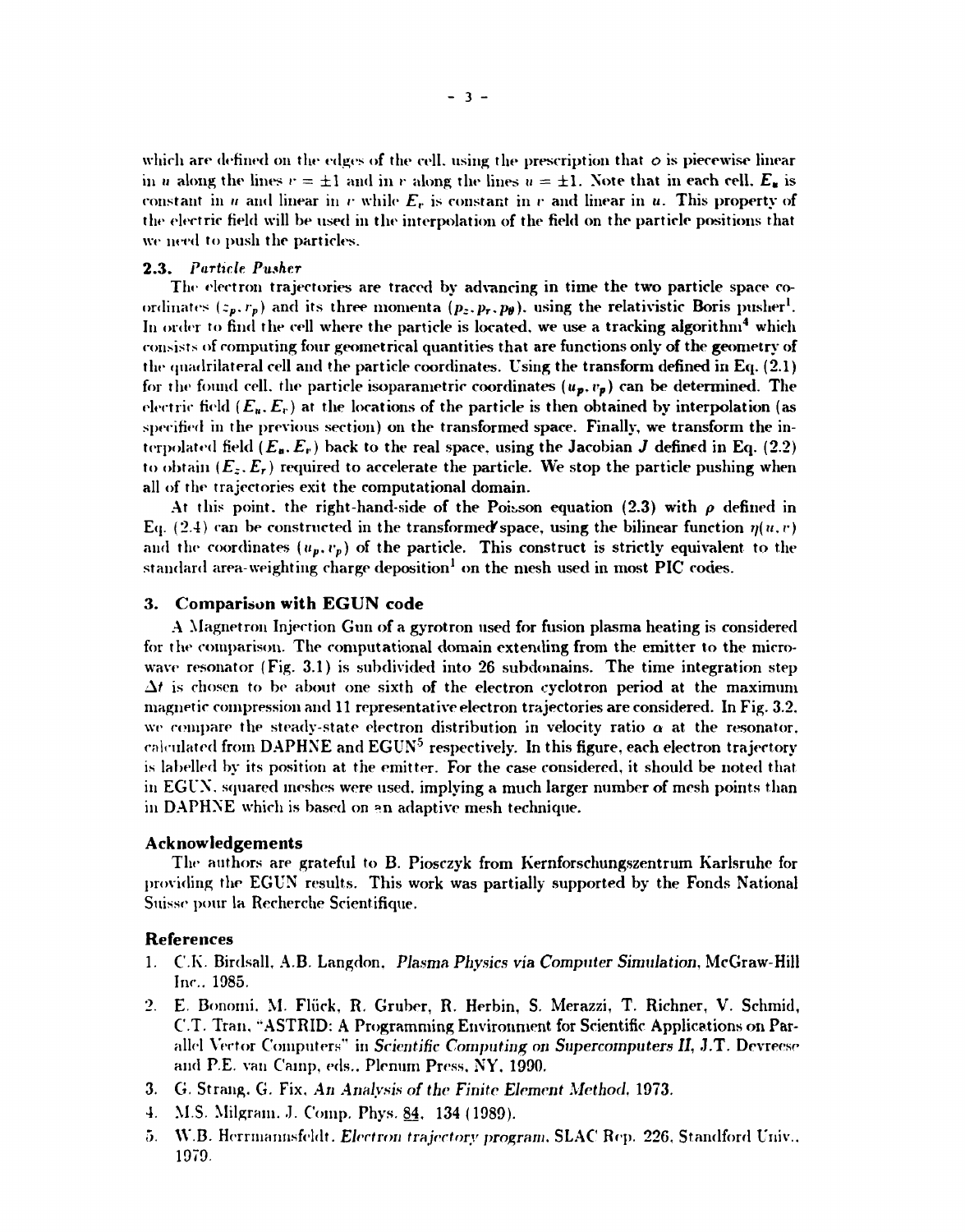

Figure 1.2: A 3D general view of the computational domain of the gyrotron.



Figure 2.1: The geometry and the domain decomposition of the region near the gun emitter.



Figure 3.1: A 3D view of the gun considered in the comparison between DAPHNE and EGl'N.



**Figure 2.2:** The adaptive mesh used in the beam tunnel (amplified vertically by a factor of five).



**Figure 3.2:** The distribution of the velocity ratio  $\alpha$  at the resonator versus the trajectory initial position as calculated from DAPHNE (circles) and EGUN (triangles).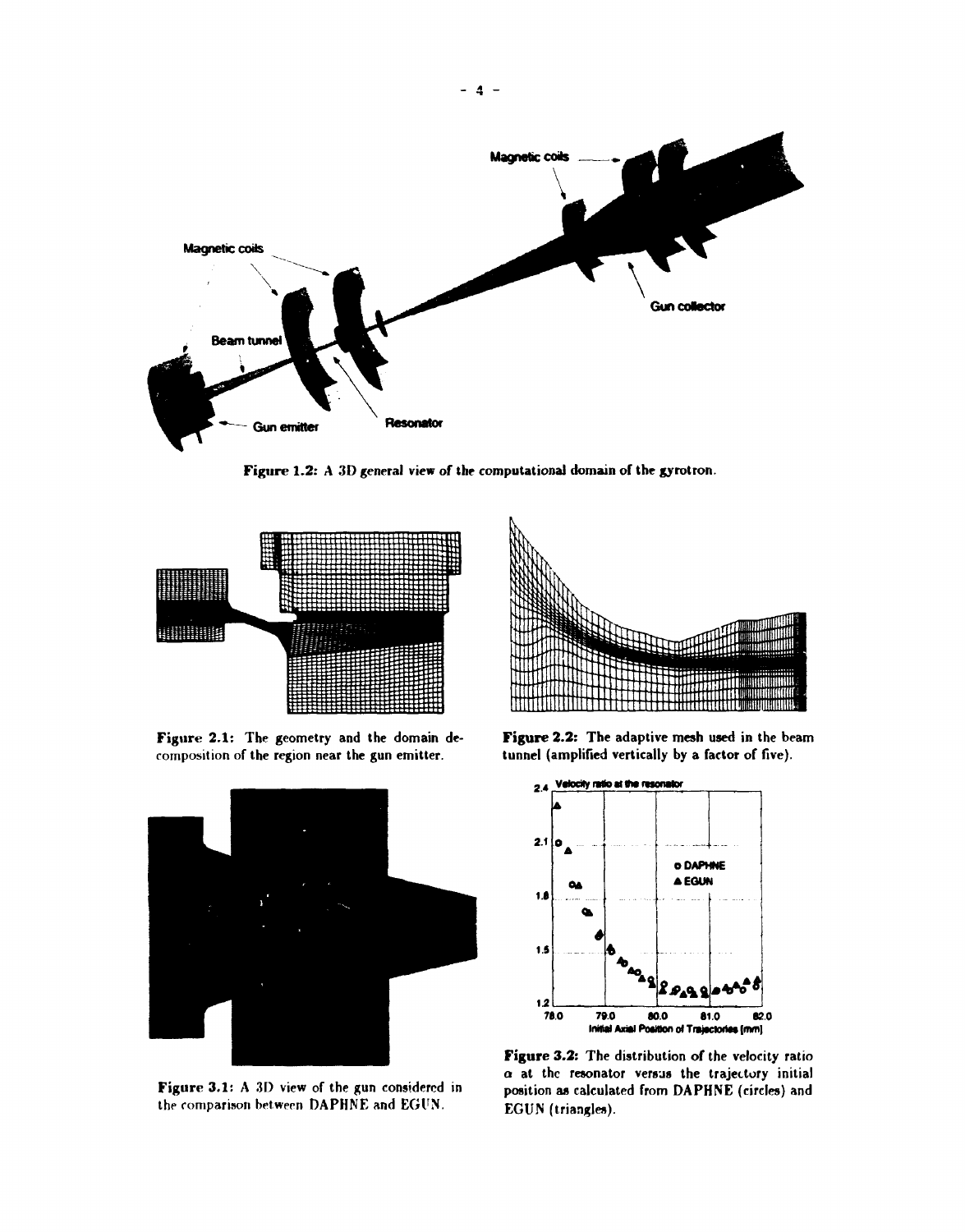### **PARALLEL SIMULATION OF RADIO-FREQUENCY PLASMA DISCHARGES**

#### M. FIVAZ. B. BAUMLE\*. A. HOWLING, L. RUEGSEGGER, W. SCHWARZENBACH

Centre de Recherches en Physique des Plasmas, Association Euratom-Confédération Suisse, *Ecole Polytechnique Fidirale de Lausanne, 21, av. des Bains, CH-I007 Lausanne, Switzerland Email: [Fivaz@crppsun.epfl.ch,](mailto:Fivaz@crppsun.epfl.ch) [bb@ife.ce.e](mailto:bb@ife.ce.etkz.ch)tkz.ch* 

*\* Electronics Laboratory, Swiss Federal Institute of Technology, 8092 Zurich, Switzerland* 

#### **ABSTRACT**

**The ID Particle-In-Cell & Monte Carlo collision code XPDP1 is used to model radio-frequency argon plasma discharges. The code runs faster on a single-user parallel system called** MUSIC **than on a CRAY-YMP. The low cost of the MUSIC**  system **allows** a **24-hours-per-day use and the simulation results are available one to two orders** of **magnitude quicker than with a super computer shared with other**  users. **The parallelization strategy and its implementation are discussed. Very good agreement is found between simulation results and measurements done in an**  experimental argon discharge.

#### **1. Introduction**

Plasma-assisted deposition is widely used in industrial applications such as the production of amorphous silicon for solar cells and other electronic components. In a deposition reactor, a weakly ionized plasma is produced and maintained through energization of electrons by a radiofrequency potential applied between two electrodes. In the stationary state, ions and radicals produced respectively by ionization and dissociation of the neutral gas flow continuously towards the electrodes where they are deposited.

The ion energy distribution at the electrode affects the quality of the deposited layer. Good modeling of the reactor is useful for the design of new reactors and for the optimization of existing ones. It lequires a precise description of the kinetic and collisional processes of the reactor plasma. The Particle-In-Cell *&* Monte-Carlo collision code XPDP1 [1] allows such a modeling in slab (ID) geometry.

The characteristics of the stationary state can be obtained after a long evolution. The time step used in the simulation is limited by the inverse of the bulk electron plasma frequency, and the stationary state is obtained after the order of 10<sup>6</sup> steps. Electron numerical heating due mainly to Monte-Carlo collision processes precludes the use of less than  $10<sup>5</sup>$  particles if the electron velocity distribution is to be obtained precisely. These two facts lead to prohibitive computing time, of the order of 100 hours of CRAY-YMP CPU time for each simulation.

A parallel implementation of XPDP1 code on a lov-cost, single-user fast parallel system called MUSIC [2] provides about two simulations per week, allowing an exploration of parameter space unattainable with super computers shared with other users.

#### 2. **Simulation Model**

We give here a short summary of the simulation model; the reader is referred to ref. [1] for a complete description. A ID Particle-In-Cell (PIC) model provides a kinetic description of the argon ion and of the electrons. Various collisional effects are taken into account by a Monte-Carlo process which uses a model of collisional cross sections. The plasma is assumed to be homogeneous in two directions, the 1D simulation being performed along the electrode axis.

The neutral argon gas is treated as a uniform background. For each plasma species, i.e. electrons and argon ions, a set of  $N_p$  super particles is used as a discretization of phase space. These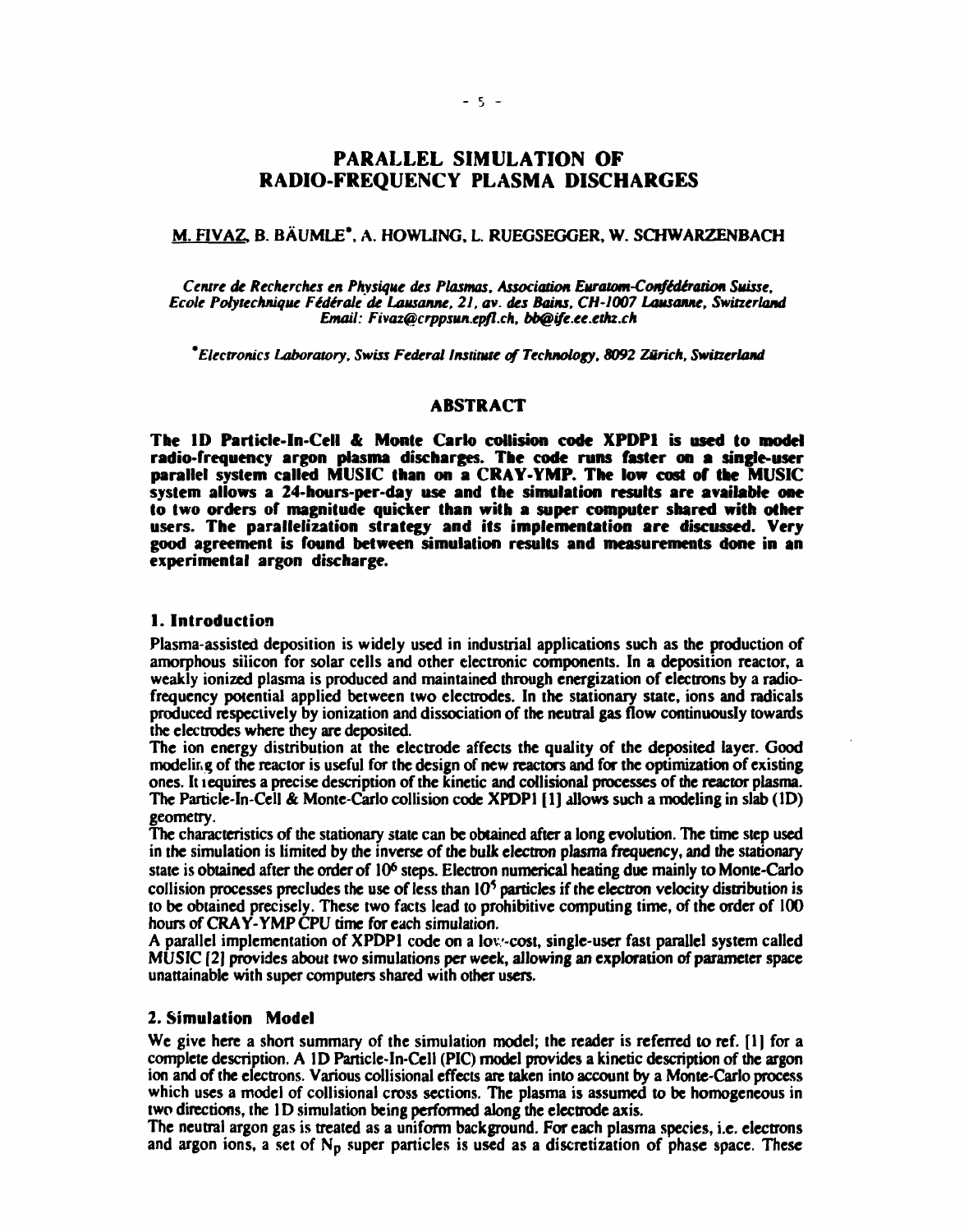**particles are characterized by a spatial position X and three velocities Vx, Vy and Vz. The forces acting upon the particles are calculated after the resolution of the Poisson equation on a fixed spatial grid. In summary, one computational cycle involves mainly four computational steps:** 

**1. The charge density produced by all particles is gathered on a fixed spatial grid.** 

**2. The electric potential is computed through a finite difference resolution of discretized Poisson equation on the grid, using the charge density obtained in step one as source. The boundary conditions reflect ihe electrical characteristics of the electrodes. The electric field at grid points is then obtained by numerical differentiation.** 

**3. The electric field is interpolated from the grid points to the particle positions. The particle velocities and positions are advanced in time using a leap-frog algorithm.** 

**4. The particle velocities are updated according to Monte-Carlo collisional processes. The number of particles increases when neutral ionization occur.** 

#### **3. Parallel Implementation**

#### *3.1 The MUSIC system*

**The MUSIC system [2|, or Multiprocessor System with Intelligent Communication, is a low-cost distributed memory system with up to 63 processors (Motorola DSP-96000) connected through a fast communication ring. The peak performance of a full-size system is 3.8 GFlops. It is programmed in C language using Single Process Multiple Data paradigm. Single precision (32 bits) and extended precision (44 bits) floating points numbers are available. The communication between processors are to be programmed explicitly using a MUSIC-specific C library. The parallel system is connected to a host SPARC station for control and input-output.** 

#### *3.2 Parallelization strategy*

**The computational time for steps 1,3 and 4 defined above is proportional to the number of particles and, in the cases of interest to us, dominates the total computing time. To take advantage of this fact, the particles are distributed approximately evenly among processors. Each processor operates steps 1,3 and 4 on the set of particles it was attributed. These steps are thus processed locally and in parallel.** 

**Each processor owns a private copy of all grid quantities, e.g. charge density and electric field. After step one, each processor owns a copy of the charge density produced by the particles which are stored in its memory. Between steps one and two, all processors broadcast their private charge density, i.e. communicate it to all other processors. Each processor sums the contributions of all other processors to get the total charge density. The electric potential and the electric field are then solved simultaneously, and therefore redundantly, on all processors. Step 2 is therefore not parallelized.** 

**This parallelization strategy is effective in the simulations of interest to us, where the computing time is dominated by particle operations and where the memory needed to store grid quantities is small enough to be stored on all processors.** 

#### *3.3 Implementation on the MUSIC system*

**The scheme allows simple implementation on the MUSIC system. We shall distinguish execution on the host and execution on the parallel system, referred to as the DSP system. The original program requires little code change and is broken in two parts:** 

**- Computational routines. This part is compiled on both host and DSP system, and can be executed on both. The global arrays and variables on which these routines act keep the same name when compiled on host and DSPs, but arrays can have different lengths if they are distributed.** 

**- File and graphics input-output, initialization: this is to be executed on the host only, as in the sequential version.** 

**A MUSIC-specific pan is added to the original code. This pan takes charge of the transfer of initial values and parameters from host to the DSP system, of a control loop and of periodic communication of diagnostics from the DSP system to the host. After the initialization, the global**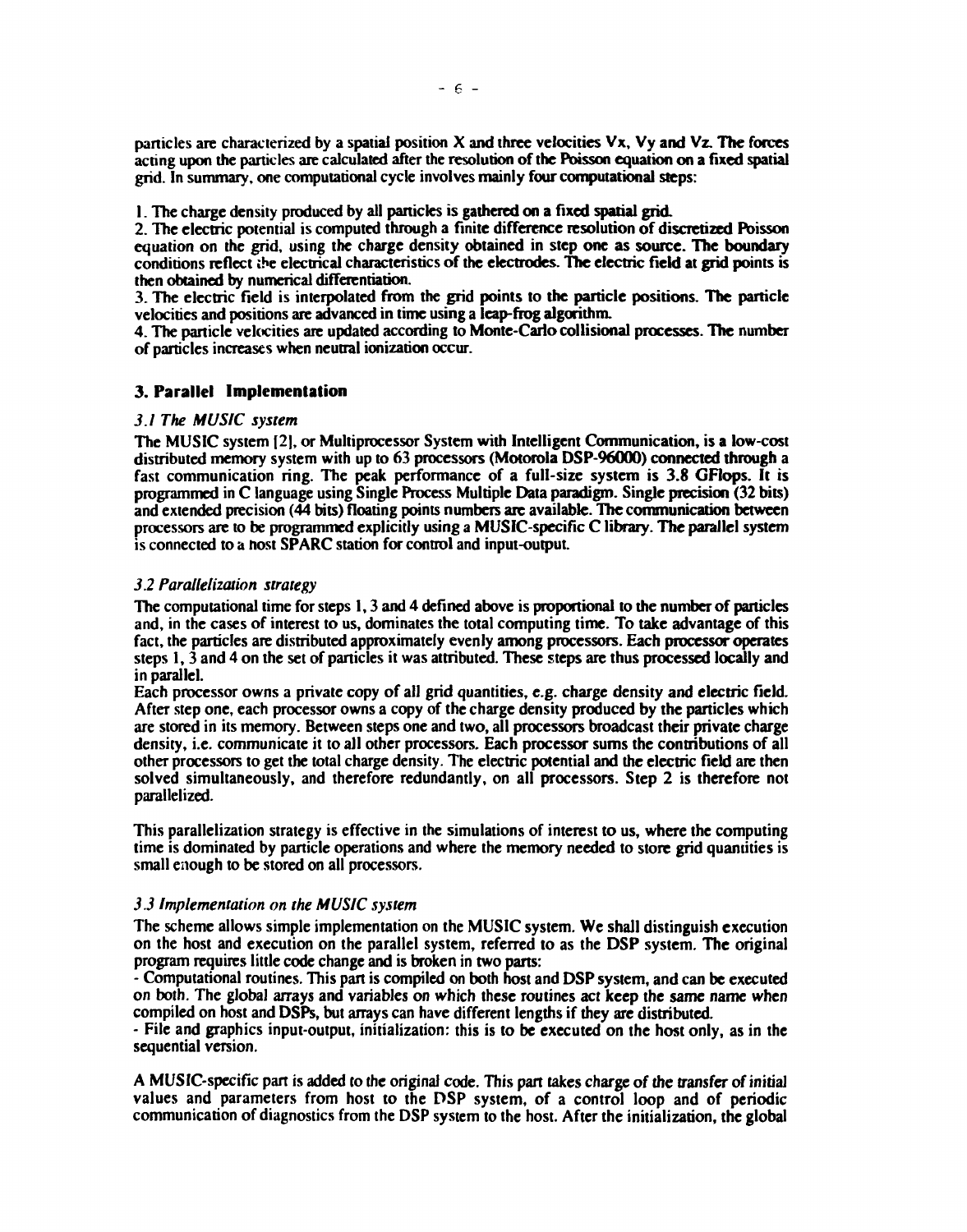**parameters, including array lengths, are then transferred to the DSP system. The global arrays are either** 

**- distributed among processors, in which case a local array length is computed on rich processor and the content of the array is transferred accordingly, or** 

**- reproduced on every processor, in which case each processor receives from the host an identical copy of the array content.** 

**A control loop at DSP level controls the execution. It is similar to the control loop of the original program, with an additional call to the communication routine in charge of reconstructing the total charge density, as described above.** 

**The code obtained can be compiled by any standard C compiler and runs on any sequential machine when a preprocessor directive is changed. About 1000 lines of specific coding had to be added to the original program. The computing routines require very little or no recoding. Changes requiring no new global parameters or arrays can be introduced in the code without modification of the MUSIC-specific part.** 

#### *3.4 Performance*

**Extensive performance tests were done without using the Monte-Carlo processes, which are well parallelized and do not degrade the performance significantly. Computation time measurements yields a wall clock computing time t<sup>s</sup> per step:** 

$$
t_s = 5.2 \, 10^{-5} \, n_c + 2.9 \, 10^{-5} \, N_p/n_d + 2.9 \, 10^{-6} \, n_c \cdot n_d + 1.3 \, 10^{-2} \, [s]
$$
 (1)

Where  $N_p$  is the number of particles,  $n_c$  the number of grid points and  $n_d$  the number of **processors. The four terms correspond respectively to field solving, parallel particle operations, communication of processor-private charge density arrays and overhead. In the conditions relevant**  to our simulations (10<sup>5</sup> to 10<sup>6</sup> particles) the speed-up is close to linear for 20 to 30 processors. The **wall clock computing time on a 30 processor MUSIC system is then of 1 microsecond per panicle and per step and is lower than the CPU computing time of a CRAY YMP implementation.**  In simulations with fewer particles or more grid points, the time used in overhead and in **communicating the grid charge density and in overhead is significant and can even dominate the total time. A better speed-up would then require a different parallelization strategy where grid quantities would be distributed among processors.** 



*Figure 1: speed-up obtained in the MUSIC implementation, according to equation 1.*  $n_c = 200$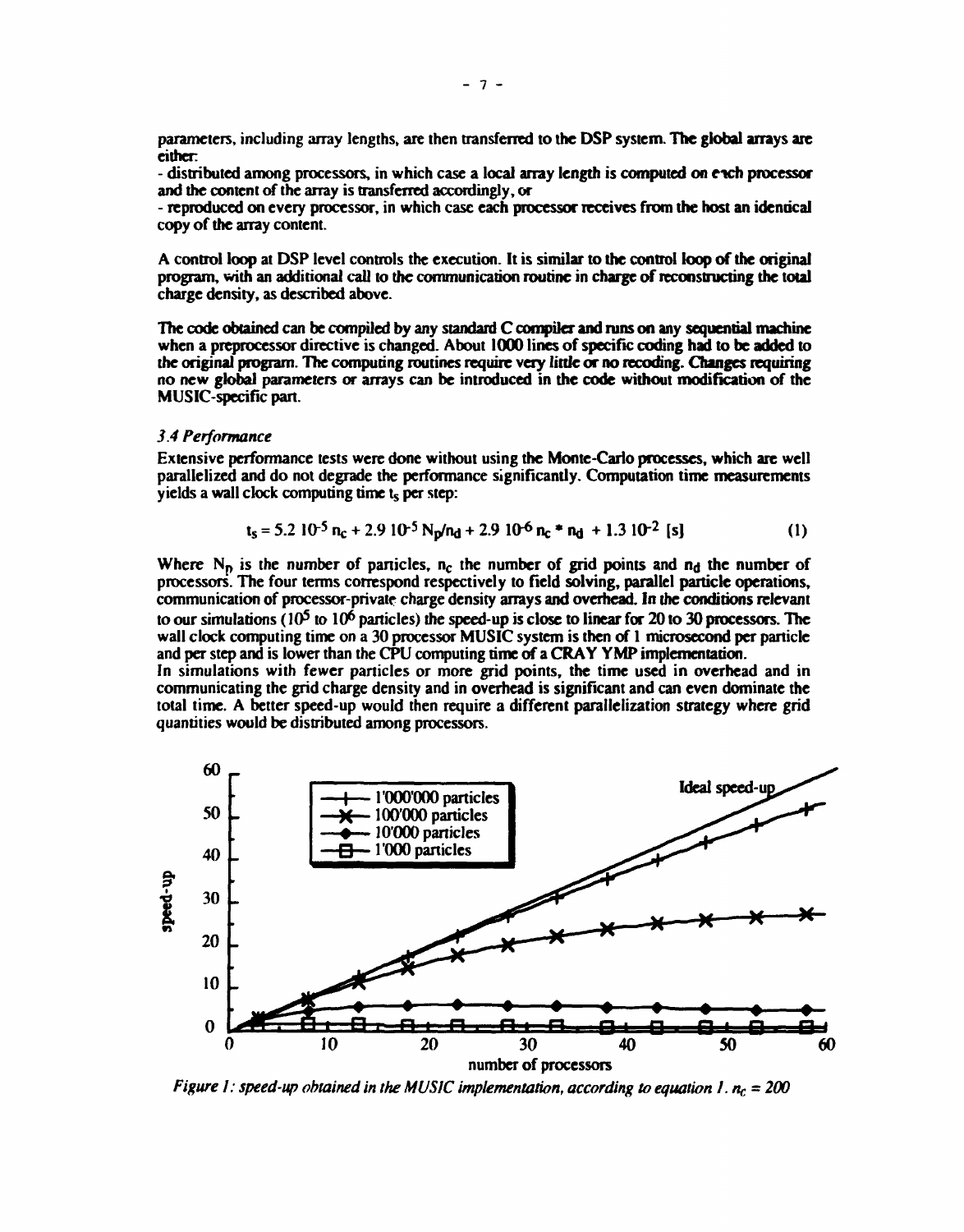#### **4. Results - Comparison with a Laboratory Experiment**

**Argon discharges are relatively easy to model, as they are free of chemical reactions and because cross sections of collisions involving argon neutrals or argon ions and electrons are available in the literature. Although no argon is deposited at the electrodes, the study of argon discharges can lead to better understanding of the basic physical phenomena occurring in deposition discharges.** 

**Figure 2 shows the maximum energy of ions striking the electrodes as a function of the excitation frequency. The excitation amplitudes are adjusted so as to keep constant die total power deposited in the plasma [3]. Black dots are simulation results while white dots are obtained from mass spectroscopy measurements in a laboratory discharge. The simulations and the experimental measurements show a similar decrease of the maximum energy of ions striking the electrodes when the excitation frequency is increased, thus reducing the damage to the deposited layer from energetic ions. Each simulation took three days of computing time on a 30 processor system. The simulation can then provide relevant information not available in die actual experiment, such as the time-average electric potential or the electron energy distribution.** 



*Figure 2: Maximal energy of argon ions striking the electrodes.* 

#### **5. Conclusions**

**• The implementation of XPDP1 on the MUSIC parallel system is faster than the implementation on a CRAY YMP. The low cost of the MUSIC system allows a 24-hours-per-day use and the results of simulations are available two orders of magnitude quicker than on a super computer shared with other users. This implementation allows extensive simulations of radio-frequency plasma devices. • Two man-months of programming effort and 1000 lines of additional code were needed to adapt** 

**XPDPI to the MUSIC system. The program is still compatible with serial machines. • The simulations performed show very good agreement with experimental data and should** 

**contribute to a better understanding of plasma reactor physics.** 

**This work was partly supported by the Swiss National Science Foundation. We thank Prof. C.K. Birdsall for useful discussions and for providing us with the XPDPI package. We are also grateful to Prof. A. Gunzinger for giving us full time access to a MUSIC system and to the members of the MUSIC group for their support.** 

#### **References**

**1. C.K. Birdsall,** *Particle-in-Cell Charged-Particle Simulations, Plus Monte Carlo Collisions With Neutral Atoms, PIC-MCC,* **IEEE transactions on plasma science, 12,1991** 

2. A. Gunzinger, U. Müller, W. Scott, B. Bäumle, P. Kohler, W. Guggenbühl, Architecture and *realization of a Multi Signalprocessor System,* **Proc. Int. Conf. Application-Specific Array Processors, Berkeley, 1992** 

**3. A.A. Howling, J.-L. Dorier, C. Hollenstein, U. Kroll and F. Finger, J. Vac. Sci. Technol. A, lfl, 1080, (1992)**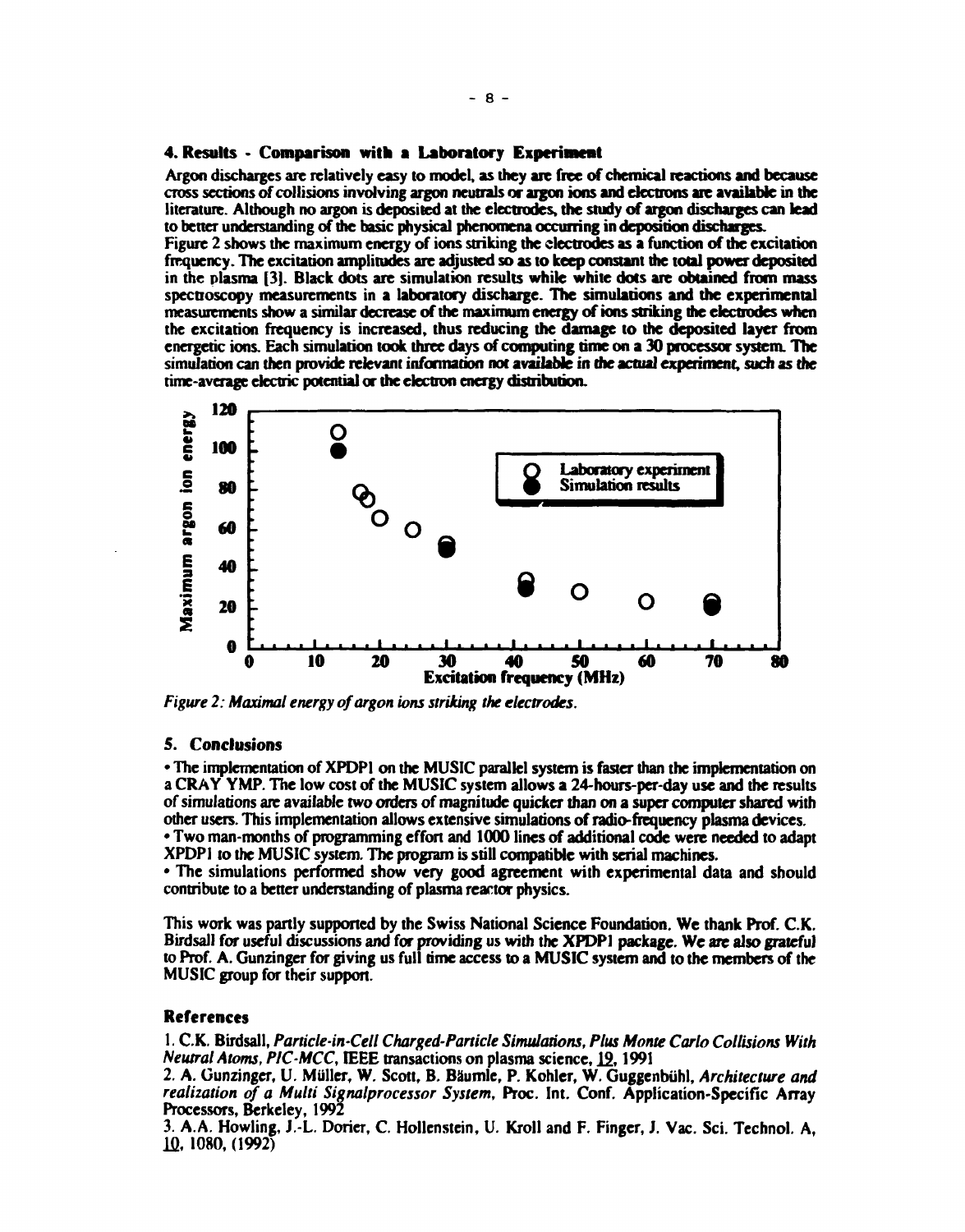## **FINITE ELEMENT DISCRETIZATION OF HAMILTONIAN SYSTEMS: APPLICATION TO A DRIVEN PROBLEM WITH A REGULAR SINGULARITY**

#### A.PLETZER

*Centre de Recherches en Physique des Plasmas Association Euralom - Confederation Suisse Ecole Poll/technique Federate de Lausanne E-mail: [alexandre.pletzer@crpp.epfl.](mailto:alexandre.pletzer@crpp.epfl.ch)ch* 

#### **ABSTRACT**

The numerical advantages of decomposing a driven Sturm-Liouville equation into a **symplectic (i.e. Hamiltonian) set of first order equations are investigated. By testing the convergence in energy norm for an exact problem with a regular singular point, it is found that for piecewise linear "tent" elements, the Hamiltonian finite element scheme is up to three orders of magnitude more accurate than the ordinary Galerkin-Ritz method.** 

#### **1. Hamiltonian Decomposition**

Consider the problem of solving the driven Sturm-Liouville equation,

$$
Ly(x) \equiv [f(x)y'(x)]' - g(x)y(x) = r_1(x) - r'_2(x)
$$
 (1)

for  $y(x)$ , subject to boundary conditions  $y'(0) + \beta_0 y(0) = \gamma_0$  and  $y'(a) + \beta_a y(a) = \gamma_a$  at  $x = 0$ , and  $x = a$  respectively. A I agrangian density,

$$
\mathcal{L} = \frac{1}{2} f y'^2 + \frac{1}{2} g y^2 + r_1 y + r_2 y', \qquad (2)
$$

can be constructed such that (1) is the Euler-Lagrange equation,

$$
\left(\frac{\partial \mathcal{L}}{\partial y'}\right)' - \frac{\partial \mathcal{L}}{\partial y} = 0, \tag{3}
$$

which leaves the action  $S \equiv \int dx \mathcal{L}$  invariant (assuming variations at the endpoint to vanish). It is also well known that one can define a conjugate momentum,

$$
\pi \equiv \frac{\partial \mathcal{L}}{\partial y'} = fy' + r_2 \tag{4}
$$

to the solution  $y$ , as well as a Hamiltonian density,

$$
\mathcal{H} \equiv \pi y' - \mathcal{L} = -\frac{1}{2} f y'^2 - \frac{1}{2} g y^2 - r_1 y, \qquad (5)
$$

such that (1) can be rewritten,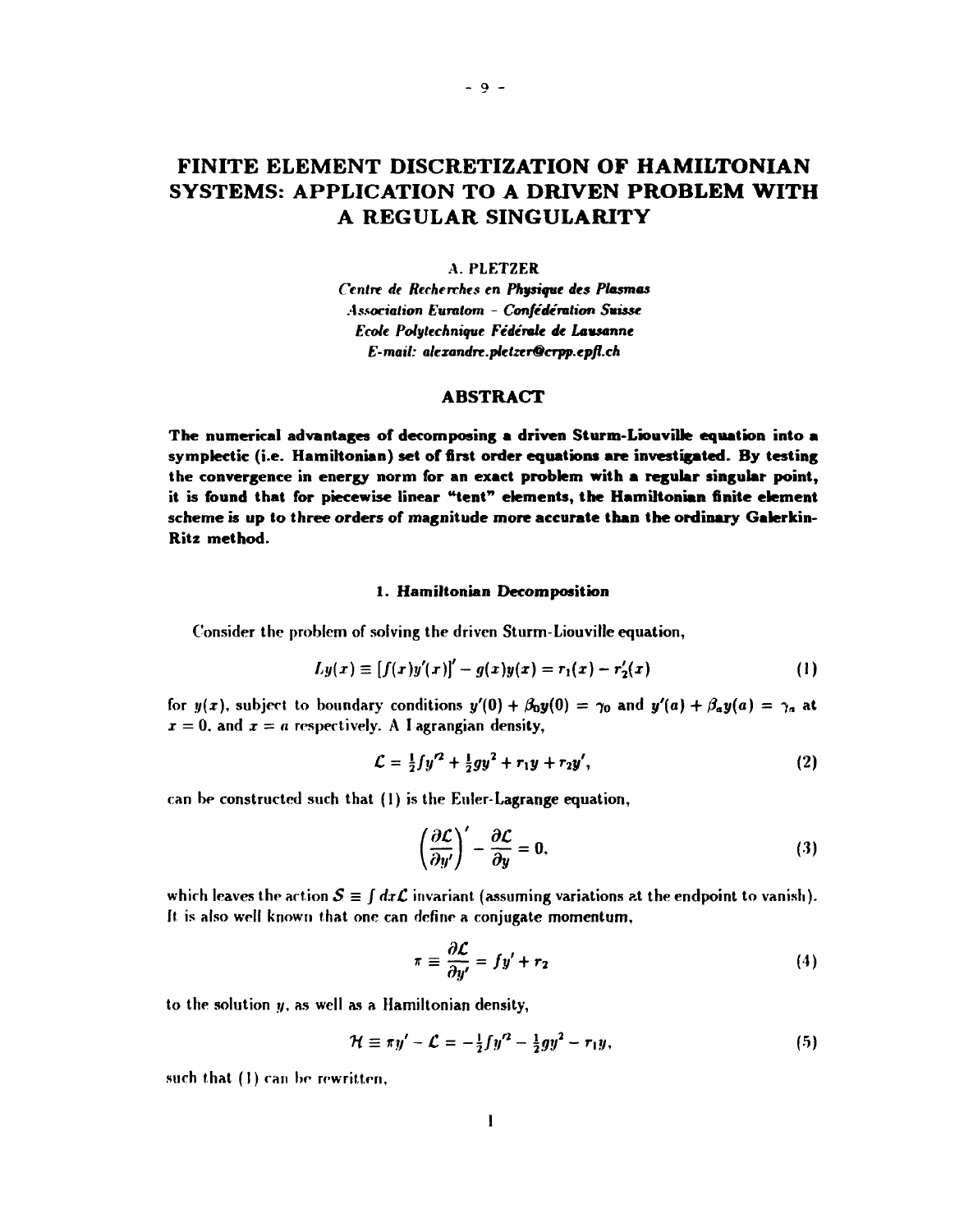$$
-\pi' = \partial \mathcal{H}/\partial y = -gy - r_1
$$
  
\n
$$
y' = \partial \mathcal{H}/\partial \pi = f^{-1}(\pi - r_2)
$$
\n(6)

as a system of two first order equations. A more compact but equivalent notation is

**- 10 -**

$$
E-y'-H-y=s,\t(7)
$$

where

$$
\mathsf{E} \equiv \begin{pmatrix} 0 & -1 \\ 1 & 0 \end{pmatrix}, \quad \mathsf{y} \equiv \begin{pmatrix} y \\ \pi \end{pmatrix}, \quad \mathsf{H} \equiv \begin{pmatrix} -g & 0 \\ 0 & f^{-1} \end{pmatrix}, \text{ and } \mathsf{s} \equiv \begin{pmatrix} -r_1 \\ -f^{-1}r_2 \end{pmatrix}.
$$
 (8)

Such a system is called *Hamiltonian.* It is of interest to explore all systems which conserve this property under transformations  $y \to \bar{y} = U \cdot y$ . Since the action  $\mathcal{S} = \int dx y^{\sf T} \cdot (E \cdot y' - H \cdot y - E \cdot y')$ s) remains invariant,  $S = \bar{S} = \int dx (U \cdot y)^T \cdot (E \cdot U \cdot y' - [H \cdot U - E \cdot U'] \cdot y - s)$ , one finds that

$$
\mathbf{U}^{\mathsf{T}} \cdot \mathbf{E} \cdot \mathbf{U} = \text{const} \, \mathbf{E},\tag{9}
$$

that is U is a *sympkctic* matrix [I]. Transformation (9) is also termed *canonical.* It is readily seen that the particular transformation

$$
\mathsf{U} = \left(\begin{array}{cc} 1 & 0 \\ e(x) & 1 \end{array}\right) \tag{10}
$$

keeping the solution y unchanged but transforming  $\pi$  into  $\bar{\pi} = \pi + \epsilon y$  is symplectic, the corresponding transformed Hamiltonian and source term becoming

$$
\mathsf{H} \to \begin{pmatrix} f^{-1}e^2 - \bar{g} & -f^{-1}e \\ -f^{-1}e & f^{-1} \end{pmatrix} \quad \text{and} \quad \mathsf{s} \to \begin{pmatrix} f^{-1}er_2 - r_1 \\ -f^{-1}r_2 \end{pmatrix} \tag{11}
$$

where  $\bar{q} = q + e'$ . Note that  $H = H^T$  is symmetric. The Hamiltonian decomposition is the sole decomposition of (1) into a first order system which conserves explicitely the selfadjointness of the system. Equations leading to a Hamiltonian and a source term of the form (11) may be considered as equivalent forms of the initial problem (1).

#### **2. Test Problem**

The following test case is taken from a problem arising in studying the stability of resistive ("tearing") magnetohydrodynamic modes in fusion plasmas. It is known that Eq.(l) with  $r_1 = r_2 = 0$  approximates the equation governing the plasma displacement field  $\xi$  in the vicinity of a rational surface  $x = 0$  where  $f(x) \sim x^2$  and  $g(x) = g_0 + g_1 x + g_2 x^2 + \cdots$ . The singularity at  $x = 0$  gives rise to two independent solutions,  $\xi^{(b)} = x^{-\frac{1}{2}-\mu} {\xi_0^{(b)} + \xi_1^{(b)}x + \xi_2^{(b)}x}$  $\{\xi_2^{(s)}x^2 + \cdots\}$  and  $\xi^{(s)} = x^{-\frac{1}{2} + \mu} \{\xi_0^{(s)} + \xi_1^{(s)}x + \xi_2^{(s)}x^2 + \cdots\}$ , indexed (b) for "big" and (s) for "small", respectively, with

$$
\mu \equiv \sqrt{\frac{1}{4} + g_0} \tag{12}
$$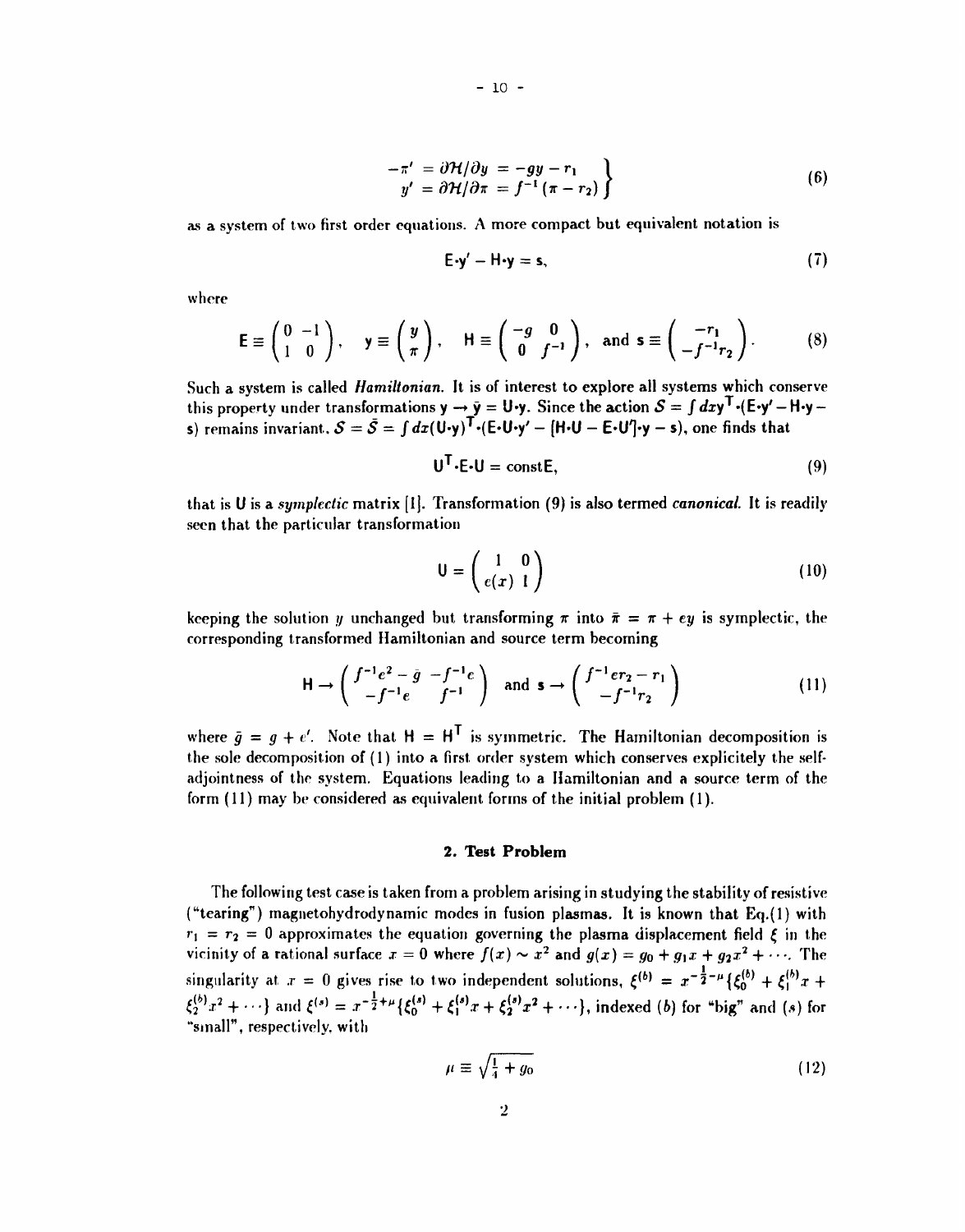assumed positive and real. The 'big' solution is always unbounded at  $x = 0$  whereas the 'small' solution can either be bounded or unbounded, according to whether  $\mu > \frac{1}{2}$  or  $\mu < \frac{1}{2}$ .

The plasma is unstable against 'tearing' modes if the ratio  $\Delta' \equiv \xi_0^{(s)}/\xi_0^{(b)}$  is positive. The following numerical scheme is employed [2.3] to compute

$$
\mu \Delta' = W(\dot{\xi}, \dot{\xi}) + \frac{1}{2} \int_0^a dx \hat{\xi}(L\hat{\xi})
$$
 (13)

using energy-like expressions. In (13),  $\hat{\xi}$  is an arbitrary, prescribed function that approximates  $\xi^{(b)}$  as  $x \to 0$  and acts as a source term after applying  $-L$  onto it, and  $\xi$  is the solution of small solution behaviour we seek. We extract  $\zeta$  by solving the driven equation  $L\zeta = -L\zeta$ and applying natural boundary conditions - which are compatible with the small solution behaviour - at  $x \to 0$ , and homogeneous Dirichlet boundary conditions at  $x = 1$ .



FIG. 1. Convergence of the relative error in absolute value of A' versus the number of node intervals for two different cases:  $\mu = 1/3$  and  $\mu = 2/3$ . The mesh is scaled as  $1/\mu$  to provide a higher mesh node density near  $x = 0$ . The curves represent one of the three applied finite element methods: the original problem which uses tent elements (O-t), the Hamitonian scheme using hybrid elements (H-h) and the Hamiltonian scheme using tent elements (H-t).

From (13), it is seen that the error in  $\Delta'$  arises entirely from computing the "energy functional"  $W(\xi, \xi)$ ,

$$
W(u,v) \equiv \frac{1}{2} \int_0^a dx (u'fv' + ugv) - \frac{1}{2} [ufv']_0^a.
$$
 (14)

A similar expression to (13) can be obtained for the Hamiltonian system, but with a somewhat different form of 'energy functional', namely,